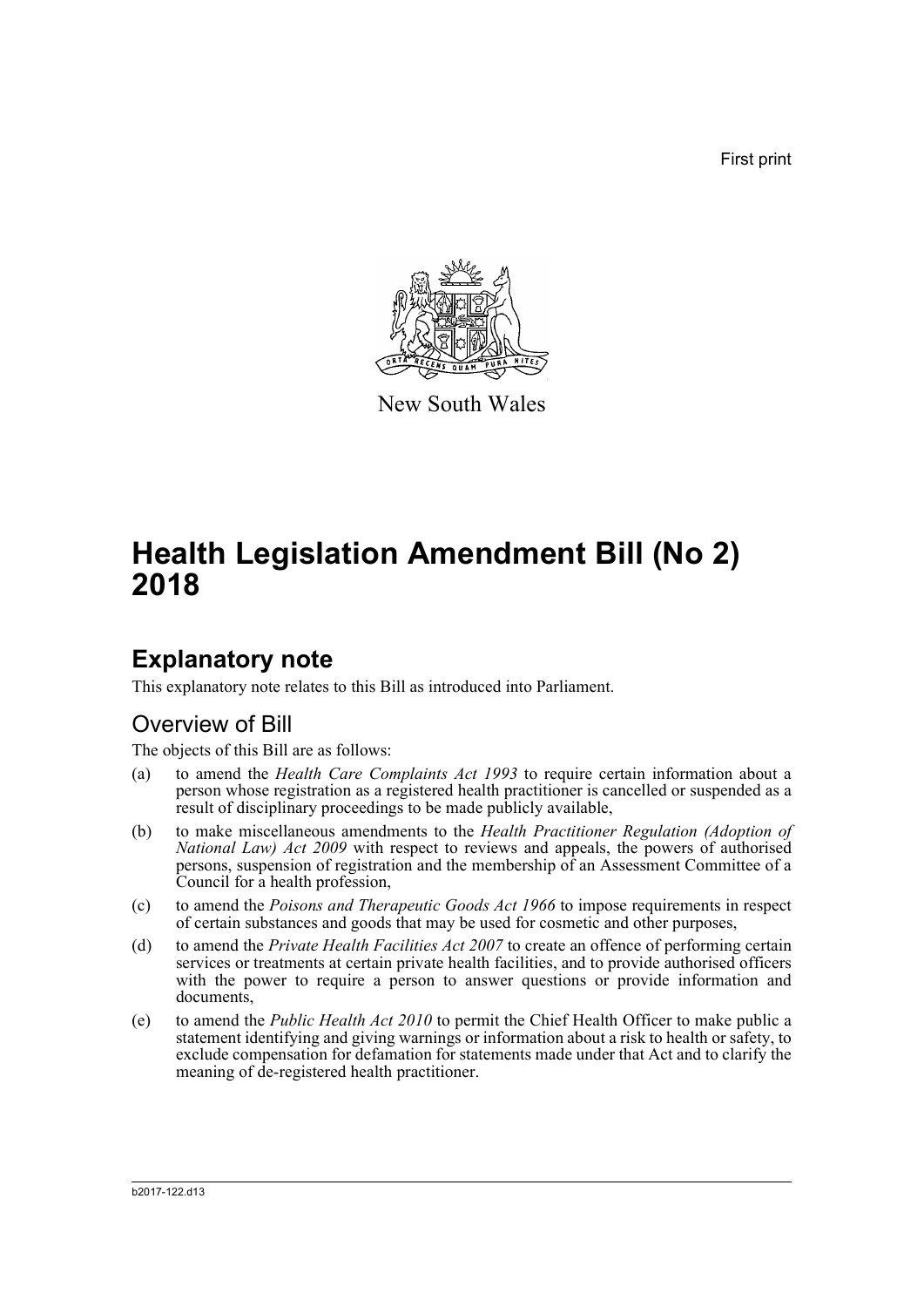## Outline of provisions

**Clause 1** sets out the name (also called the short title) of the proposed Act.

**Clause 2** provides for the commencement of the proposed Act on the date of assent to the proposed Act.

### **Schedule 1 Amendment of Health Care Complaints Act 1993 No 105**

Section 94B of the *Health Care Complaints Act 1993* requires the Health Care Complaints Commission to make publicly available information required to be provided to it under the *Health Practitioner Regulation National Law (NSW)* about a person whose registration as a registered health practitioner is cancelled or suspended as a result of disciplinary proceedings. **Schedule 1** amends that section to make it clear that a person's registration as a registered health practitioner is cancelled if the person is disqualified from being registered as a registered health practitioner in a health profession.

## **Schedule 2 Amendment of Health Practitioner Regulation (Adoption of National Law) Act 2009 No 86**

The Health Practitioner Regulation National Law (the *National Law*) is set out in the *Health Practitioner Regulation National Law Act 2009* of Queensland (the *Queensland Act*). The National Law is then adopted and modified in New South Wales (to become the *National Law (NSW)*) by the *Health Practitioner Regulation (Adoption of National Law) Act 2009* (the *NSW adopting Act*). **Schedule 2** further modifies the National Law (NSW) by way of a number of amendments to the NSW adopting Act.

**Schedule 2 [1]** removes redundant provisions consequential on a previous amendment that removed a requirement that an Assessment Committee (being an Assessment Committee of a Council established for a health profession) must, if a complaint is referred to the Committee, encourage the complainant and the relevant health practitioner to settle the complaint by consent.

**Schedule 2 [3] and [6]** provide for a review of the imposition by a Council for a health profession of conditions on a practitioner's registration in circumstances where the conditions are imposed with the consent of the practitioner.

**Schedule 2 [4]** provides for a person to appeal to the Civil and Administrative Tribunal (the *Tribunal*) against a reprimand by a Council for a health profession.

**Schedule 2 [5]** clarifies that the Tribunal on an appeal against a decision of a Council for a health profession may confirm or set aside the decision or may set aside the decision and make a new decision.

**Schedule 2** [7] clarifies that the powers of an authorised person under the National Law (NSW) may be exercised for the purposes of ascertaining whether conditions or suspensions are being complied with or have been contravened.

**Schedule 2 [8]** omits redundant references to the NSW regulations as the definition of *NSW provision* in the National Law (NSW) includes NSW regulations.

**Schedule 2 [9]** clarifies the effect of a suspension of registration and what happens when the suspension ends. **Schedule 2 [2]** makes a consequential amendment.

**Schedule 2 [10]** omits a redundant provision that purported to extend the application of a provision that does not form part of the National Law (NSW).

**Schedule 2** [11] inserts savings and transitional provisions consequent on the other amendments in Schedule 2.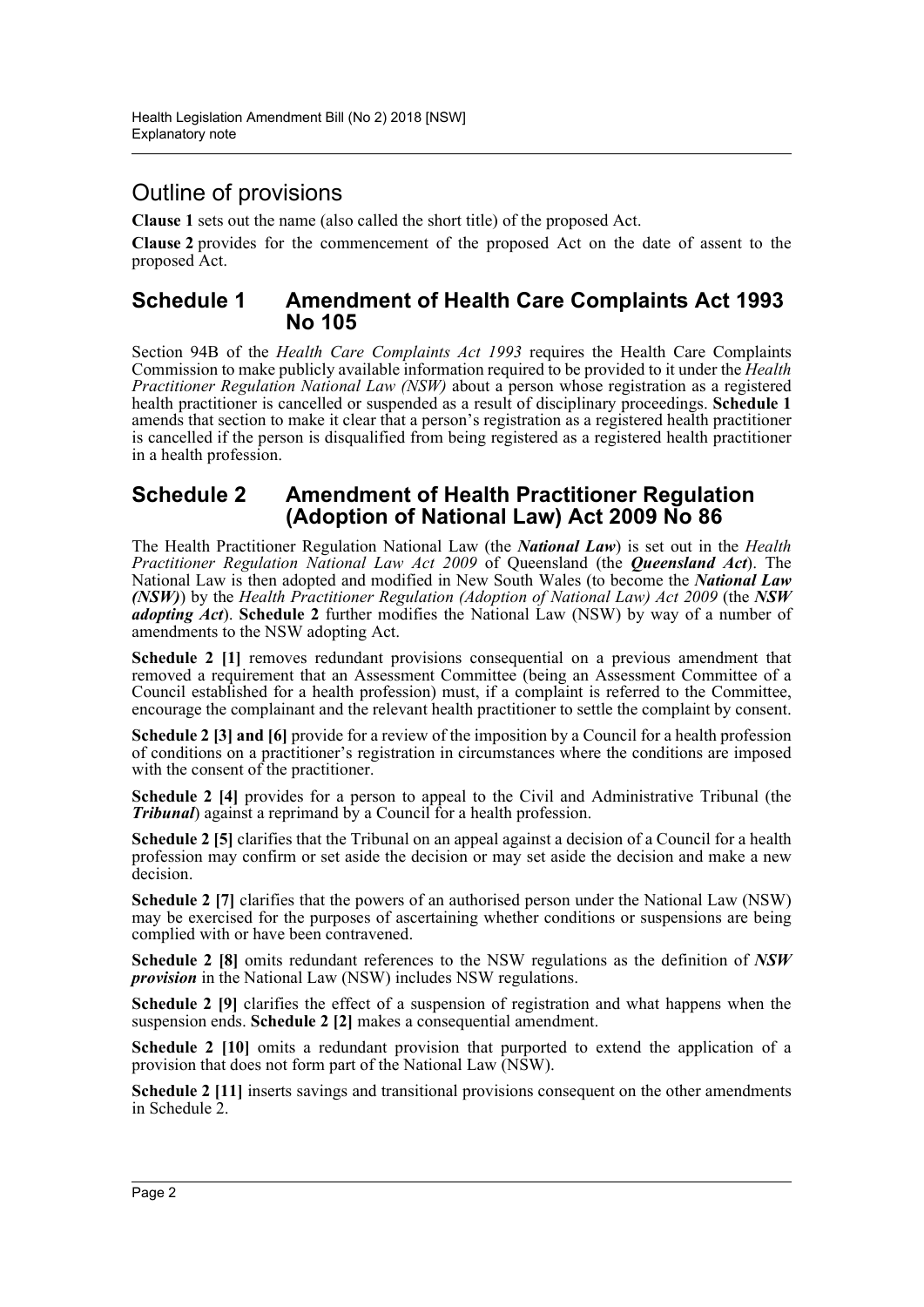**Schedule 2 [12]** permits a Council for a health profession (rather than the Minister for Health) to grant a leave of absence to, accept the resignation of or remove from office a member of an Assessment Committee of the Council.

### **Schedule 3 Amendment of Poisons and Therapeutic Goods Act 1966 No 31**

**Schedule 3** inserts proposed Division 1A into Part 3 of the *Poisons and Therapeutic Goods Act* 1966 (the *principal Act*). The proposed Division provides for requirements in respect of certain substances and goods that may be used for cosmetic and other purposes. The proposed Division applies to botulinum toxins, hyaluronic acid and substances listed in certain Schedules to the Poisons List, and therapeutic goods, prescribed by the regulations made under the principal Act. The proposed Division permits regulations under the principal Act to prescribe requirements in respect of the possession, manufacture, supply, use, prescription, administration, storage and disposal of any substance or goods to which the proposed Division applies. If the regulations identify the requirement as a category 1 requirement, failure to comply with the requirement is an offence with a maximum penalty of \$110,000 in the case of a body corporate or \$22,000 or imprisonment for 6 months (or both) in the case of an individual. If the regulations identify the requirement as a category 2 requirement, failure to comply with the requirement is an offence with a maximum penalty of \$27,500 in the case of a body corporate or \$5,500 in the case of an individual.

## **Schedule 4 Amendment of Private Health Facilities Act 2007 No 9**

**Schedule 4 [1]** permits regulations under the *Private Health Facilities Act 2007* (the *principal Act*) to prescribe certain services or treatments that must not be performed at certain private health facilities. Failure to comply with such a regulation is an offence with a maximum penalty of \$55,000.

**Schedule 4 [2]** permits an authorised officer who enters and inspects premises under the principal Act to be accompanied by other persons.

**Schedule 4 [4]** removes redundant references to a record as record is included in the definition of *document* in section 21 of the *Interpretation Act 1987*. **Schedule 4 [3]** makes a consequential amendment.

**Schedule 4 [5]** gives specific powers for authorised officers to direct a person to answer questions and provide information and documents regardless of whether a power of entry is being exercised. Schedule 4 [7] protects individuals from self-incrimination in relation to the exercise of any such power. **Schedule 4 [6]** provides that failure to comply with a direction is an offence under section 53 of the principal Act (with a maximum penalty of \$22,000). **Schedule 4 [3]** makes a consequential amendment to ensure that the offence in section 53 of the principal Act continues to apply to section 51 (3) (a) of that Act.

## **Schedule 5 Amendment of Public Health Act 2010 No 127**

**Schedule 5 [1]** permits the Chief Health Officer to make public a statement identifying and giving warnings or information about a risk to the health or safety of the public or a sector of the public. **Schedule 5 [4]** contains a savings and transitional provision.

**Schedule 5 [2]** clarifies that for the purposes of Division 3 of Part 7 of the *Public Health Act 2010* (the *principal Act*), which deals with the provision of health services by health practitioners who are de-registered or subject to prohibition orders, a de-registered health practitioner includes a health practitioner who is disqualified from being registered as a registered health practitioner in a health profession.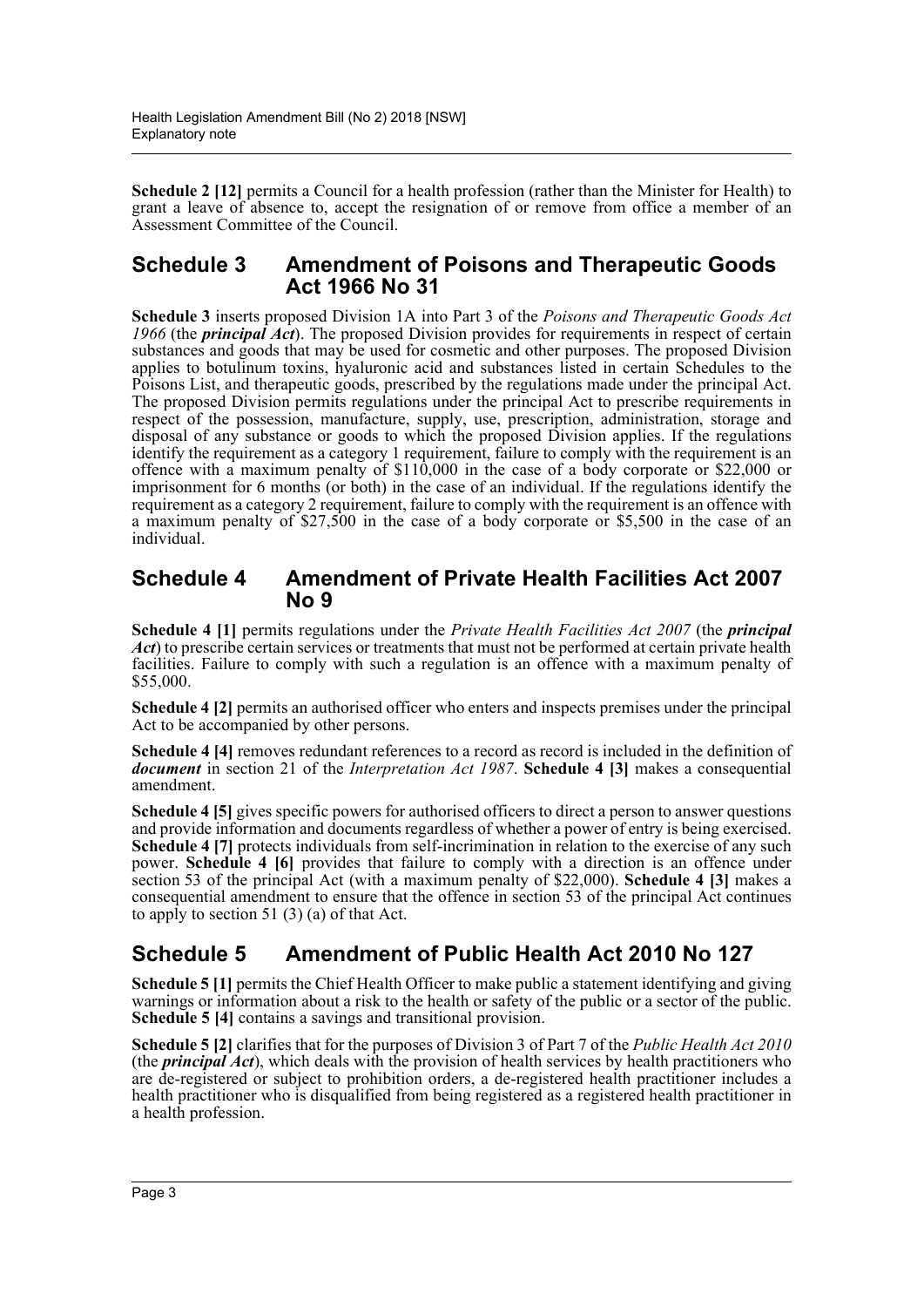**Schedule 5 [3]** provides that damages or other compensation is not payable in civil proceedings brought against the State or any authority of the State to the extent that the claim is based on alleged defamation arising in relation to the exercise of a function under the principal Act.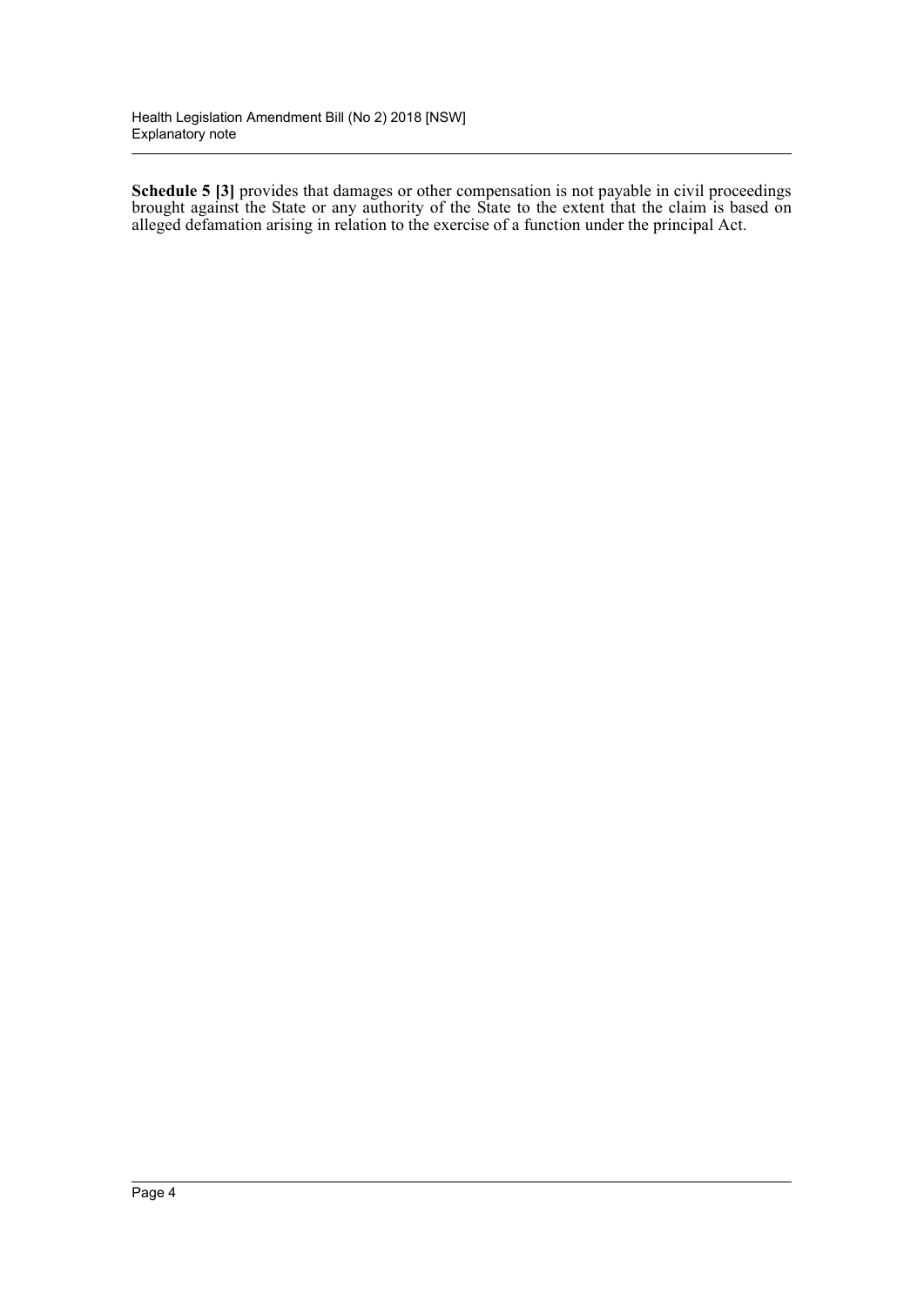First print



New South Wales

# **Health Legislation Amendment Bill (No 2) 2018**

## **Contents**

|                   |   |                                                                                          | Page |
|-------------------|---|------------------------------------------------------------------------------------------|------|
|                   |   | Name of Act                                                                              | 2    |
|                   | 2 | Commencement                                                                             | 2    |
| Schedule 1        |   | Amendment of Health Care Complaints Act 1993 No 105                                      | 3    |
| <b>Schedule 2</b> |   | Amendment of Health Practitioner Regulation (Adoption of National<br>Law) Act 2009 No 86 | 4    |
| Schedule 3        |   | Amendment of Poisons and Therapeutic Goods Act 1966 No 31                                | 6    |
| <b>Schedule 4</b> |   | Amendment of Private Health Facilities Act 2007 No 9                                     | 7    |
| Schedule 5        |   | Amendment of Public Health Act 2010 No 127                                               | 10   |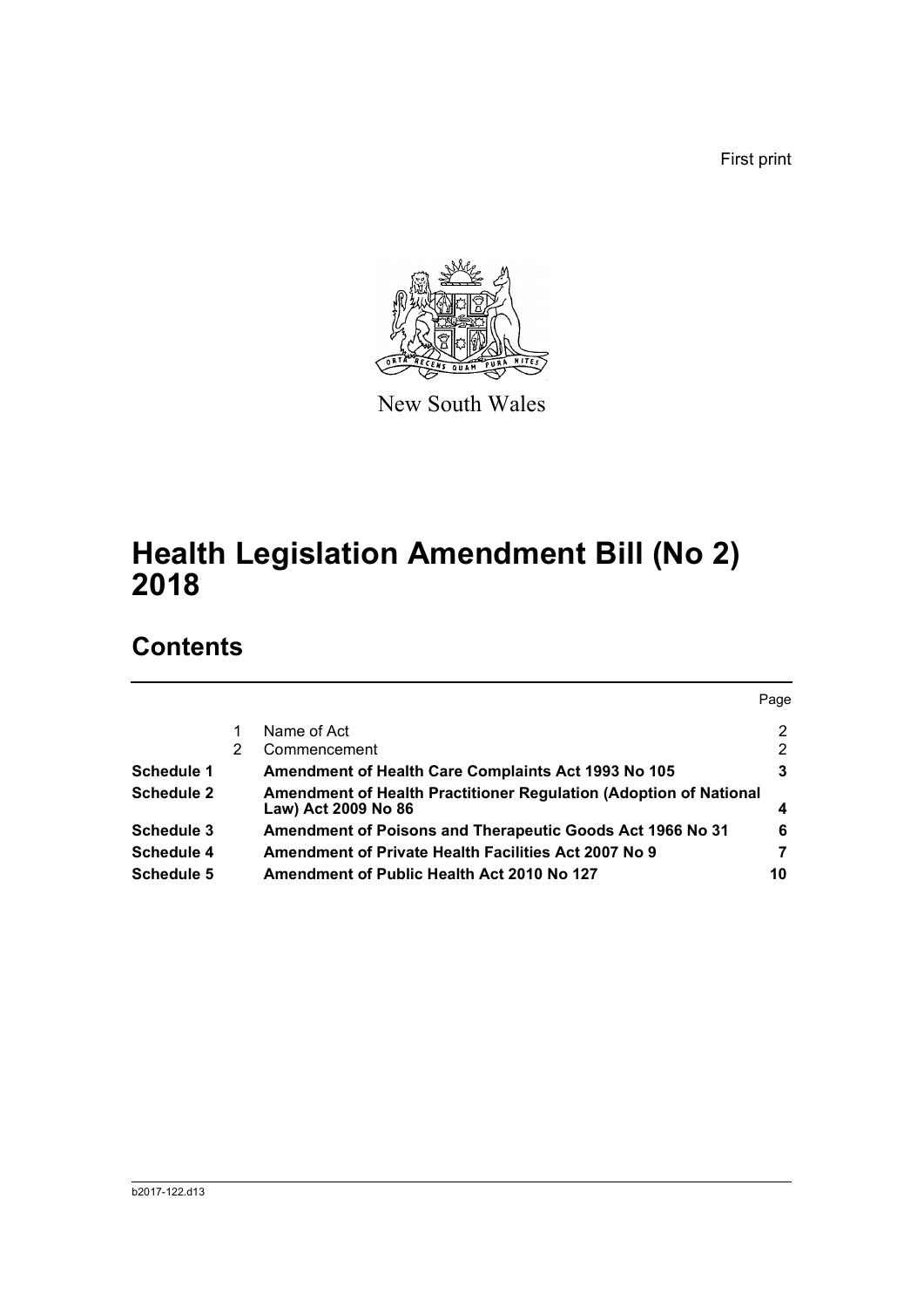

New South Wales

# **Health Legislation Amendment Bill (No 2) 2018**

No , 2018

### **A Bill for**

An Act to make miscellaneous amendments to various Acts that relate to health and associated matters.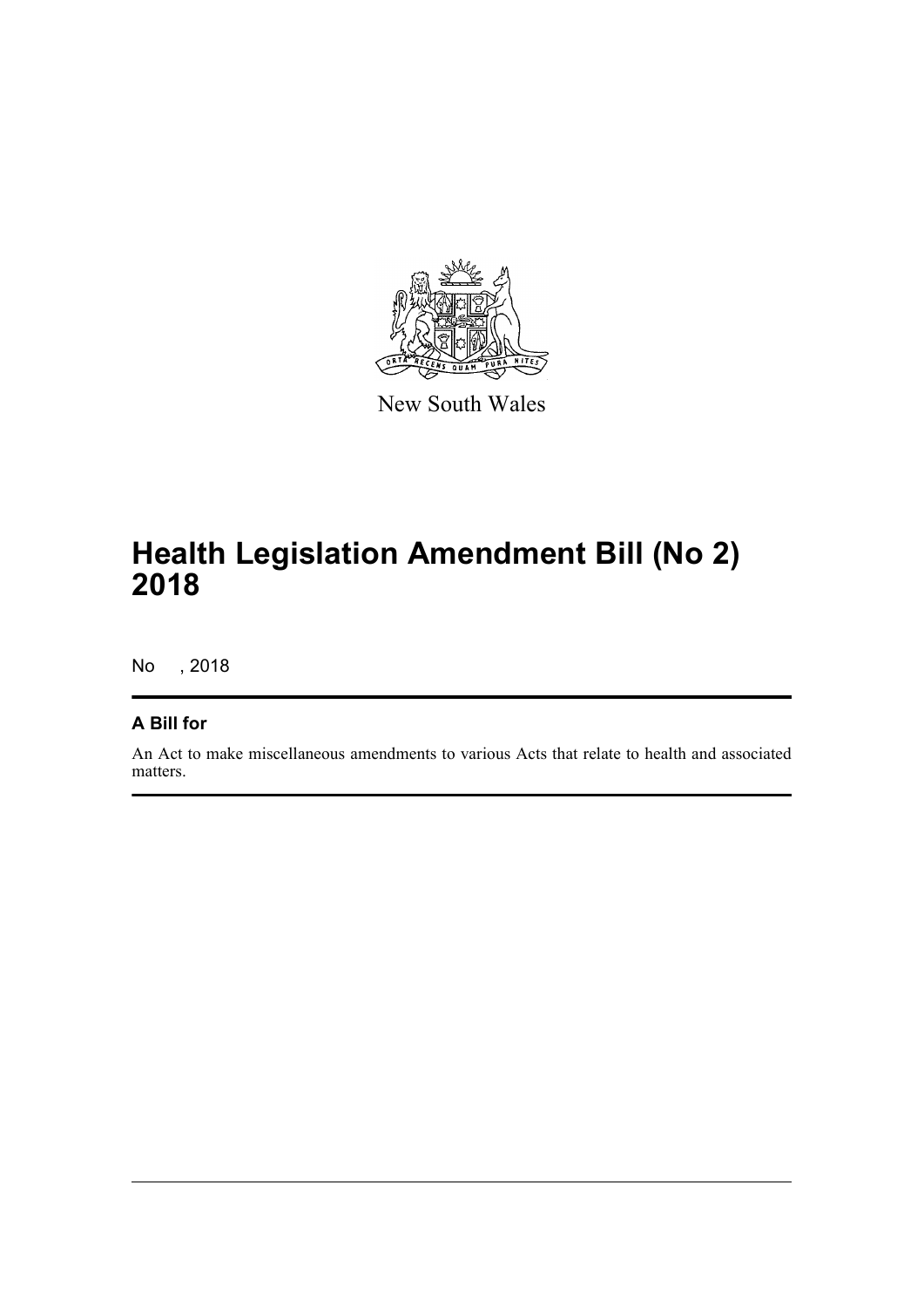Health Legislation Amendment Bill (No 2) 2018 [NSW]

<span id="page-6-0"></span>

| The Legislature of New South Wales enacts: |  |  |  |  |  |
|--------------------------------------------|--|--|--|--|--|
|--------------------------------------------|--|--|--|--|--|

<span id="page-6-1"></span>

| $\mathbf 1$  | Name of Act                                                           | $\mathcal{P} \equiv$ |
|--------------|-----------------------------------------------------------------------|----------------------|
|              | This Act is the <i>Health Legislation Amendment Act (No 2) 2018</i> . | 3                    |
| $\mathbf{2}$ | <b>Commencement</b>                                                   | $\overline{4}$       |
|              | This Act commences on the date of assent to this Act.                 | 5.                   |

1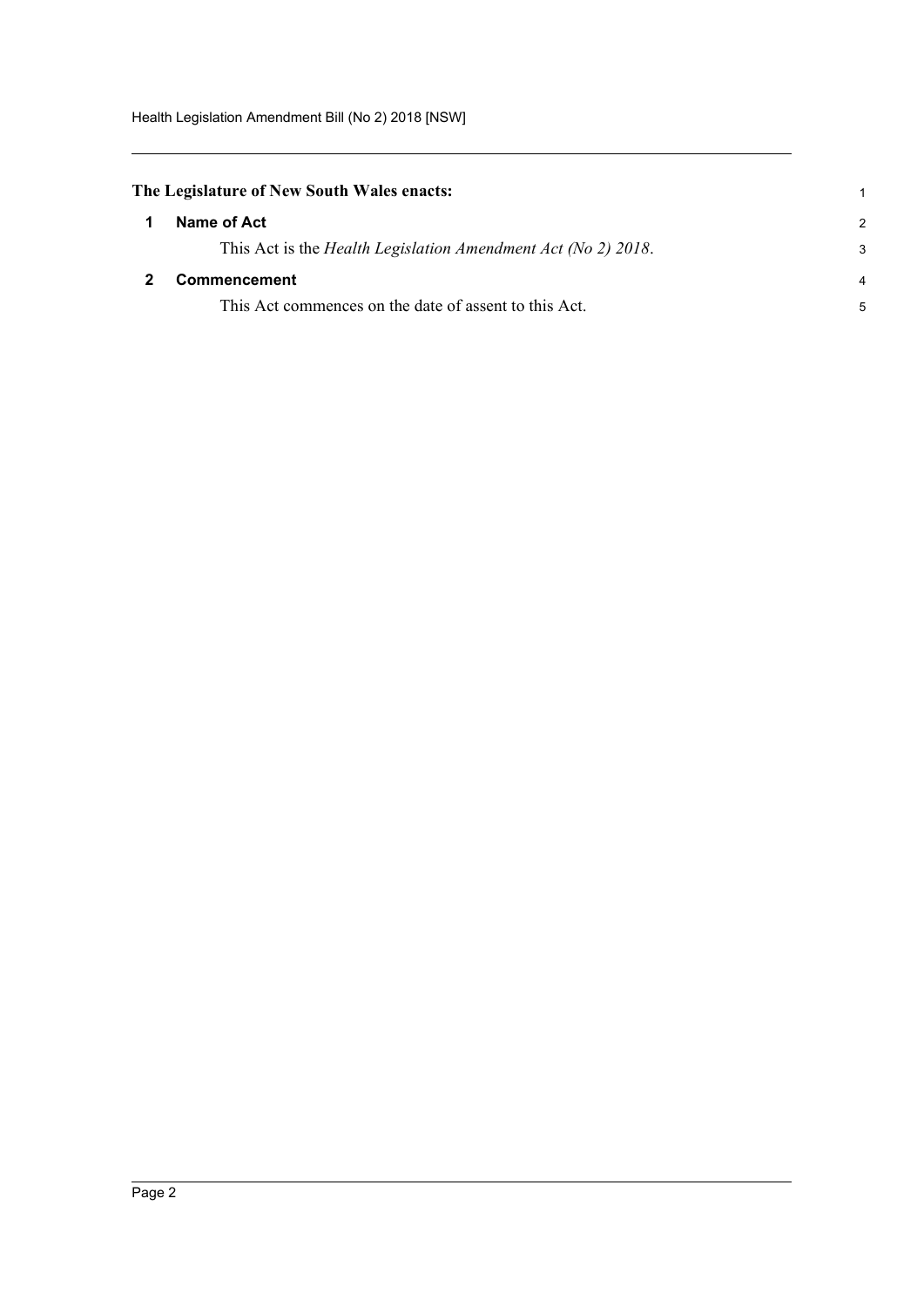## <span id="page-7-0"></span>**Schedule 1 Amendment of Health Care Complaints Act 1993 No 105**

#### **Section 94B Publication of information about decisions and de-registered practitioners**

Insert after section 94B (4) (d):

(e) the person is disqualified from being registered as a registered health practitioner in a health profession.

1 2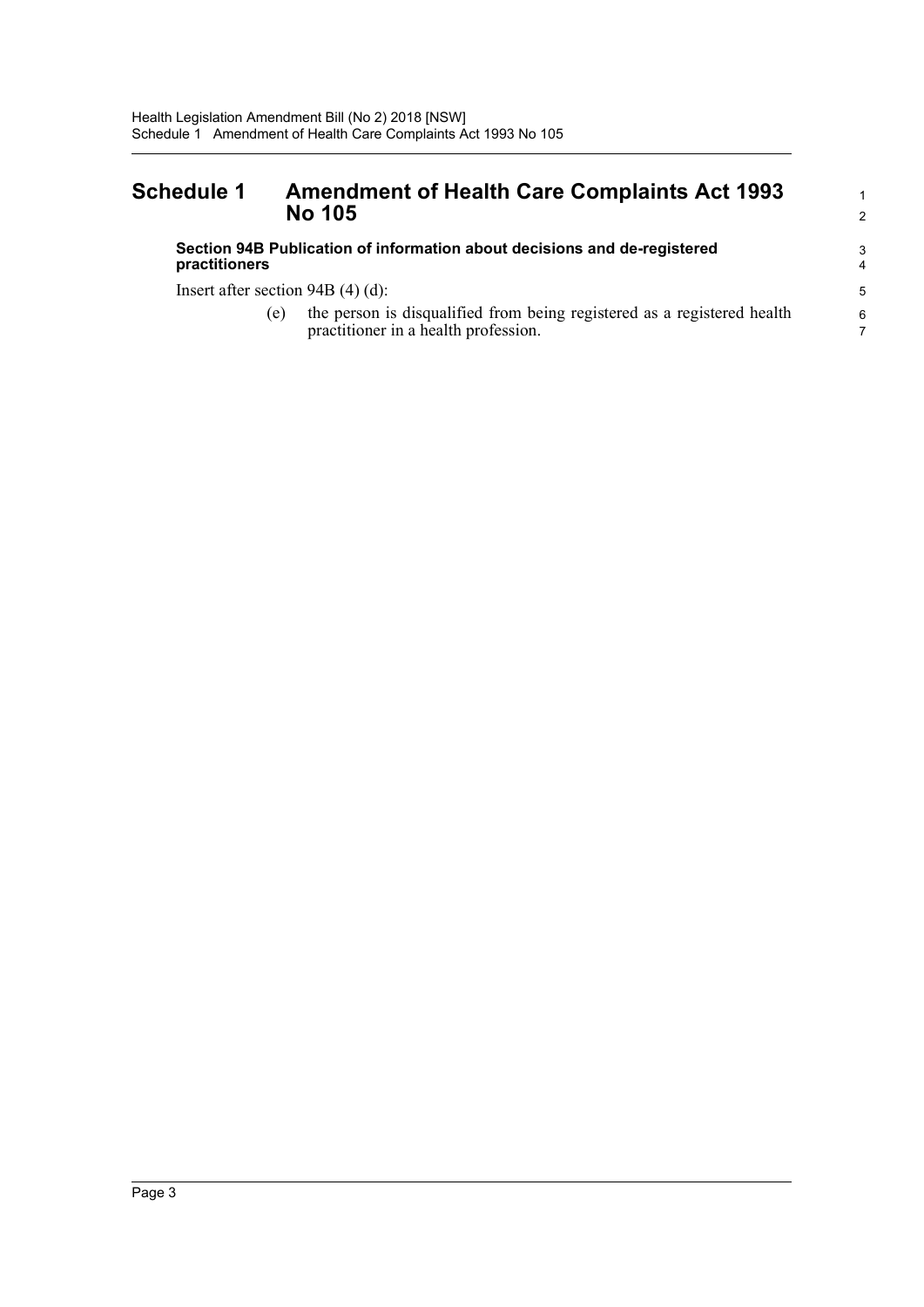<span id="page-8-0"></span>

| <b>Schedule 2</b> |                                                                                                | <b>Amendment of Health Practitioner Regulation</b><br>(Adoption of National Law) Act 2009 No 86                                                 |          |  |  |  |
|-------------------|------------------------------------------------------------------------------------------------|-------------------------------------------------------------------------------------------------------------------------------------------------|----------|--|--|--|
| [1]               |                                                                                                | Schedule 1 Modification of Health Practitioner Regulation National Law                                                                          | 3        |  |  |  |
|                   |                                                                                                | Omit section 147B (4) and (5) from Schedule 1 [15].                                                                                             | 4        |  |  |  |
| $[2]$             |                                                                                                | Schedule 1 [15], section 150G Ending suspension [NSW]                                                                                           | 5        |  |  |  |
|                   | Omit the section.                                                                              |                                                                                                                                                 | 6        |  |  |  |
| [3]               | Schedule 1 [15], section 155C (1) (f)                                                          |                                                                                                                                                 |          |  |  |  |
|                   | Insert "by order" after "impose".                                                              |                                                                                                                                                 |          |  |  |  |
| [4]               |                                                                                                | Schedule 1 [15], section 159 (1) (a1)                                                                                                           | 9        |  |  |  |
|                   |                                                                                                | Insert before section $159(1)(a)$ :                                                                                                             | 10       |  |  |  |
|                   |                                                                                                | (a1)<br>against a reprimand by the Council for the health profession under<br>Division 3;                                                       | 11<br>12 |  |  |  |
| [5]               |                                                                                                | Schedule 1 [15], section 159C (1)                                                                                                               | 13       |  |  |  |
|                   |                                                                                                | Omit the subsection. Insert instead:                                                                                                            | 14       |  |  |  |
|                   | (1)                                                                                            | On an appeal against a decision of a Council, the Tribunal may by order—                                                                        | 15       |  |  |  |
|                   |                                                                                                | confirm the decision; or<br>(a)                                                                                                                 | 16       |  |  |  |
|                   |                                                                                                | set aside the decision; or<br>(b)                                                                                                               | 17       |  |  |  |
|                   |                                                                                                | set aside the decision and make a new decision (being a decision that the<br>(c)<br>Council could have made).                                   | 18<br>19 |  |  |  |
| [6]               |                                                                                                | Schedule 1 [15], section 163A (4), definition of "decision-making entity"                                                                       | 20       |  |  |  |
|                   |                                                                                                | Omit "or under Subdivision 5 of Division 3" from paragraph (b1).                                                                                | 21       |  |  |  |
|                   | Insert instead ", Subdivision 5 of Division 3 or section 155C $(1)$ (f)".                      |                                                                                                                                                 |          |  |  |  |
| $[7]$             | Schedule 1 [15], section 164A (1) (a)                                                          |                                                                                                                                                 |          |  |  |  |
|                   |                                                                                                | Omit "or the NSW regulations".                                                                                                                  |          |  |  |  |
|                   | Insert instead "(including any conditions or suspension imposed under the NSW<br>provisions)". |                                                                                                                                                 |          |  |  |  |
| [8]               | Schedule 1 [15], sections 164A (3) (e) and 164B (1) (a)                                        |                                                                                                                                                 |          |  |  |  |
|                   | Omit "or the NSW regulations" wherever occurring.                                              |                                                                                                                                                 |          |  |  |  |
| [9]               |                                                                                                | Schedule 1 [15], section 176D                                                                                                                   | 29       |  |  |  |
|                   |                                                                                                | Omit the section. Insert instead:                                                                                                               | 30       |  |  |  |
|                   | 176D                                                                                           | <b>Effect of suspension [NSW]</b>                                                                                                               | 31       |  |  |  |
|                   | (1)                                                                                            | If a person's registration as a health practitioner or student is suspended under                                                               | 32       |  |  |  |
|                   |                                                                                                | this Law, the person is taken during the period of suspension not to be<br>registered under this Law, other than for the purposes of this Part. | 33<br>34 |  |  |  |
|                   |                                                                                                | Note. This subsection is a Health Practitioner Regulation National Law provision (see<br>section 207 of the National Law).                      | 35<br>36 |  |  |  |
|                   |                                                                                                |                                                                                                                                                 |          |  |  |  |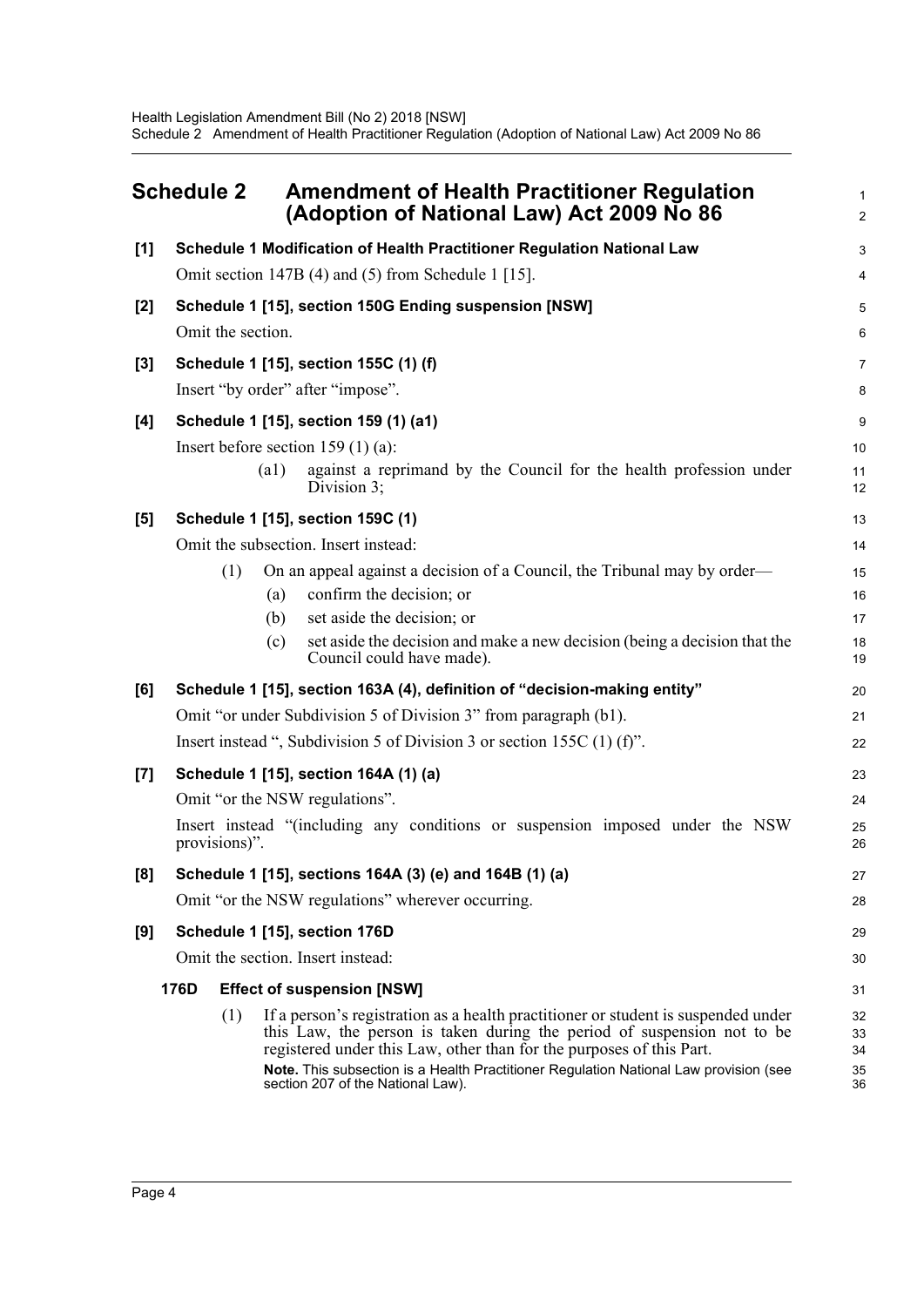|        |                                                               | (2) | Accordingly, a reference in any other Act or instrument to a registered health<br>practitioner does not include a reference to a health practitioner whose<br>registration is suspended.                             | $\mathbf{1}$<br>$\sqrt{2}$<br>3   |  |  |
|--------|---------------------------------------------------------------|-----|----------------------------------------------------------------------------------------------------------------------------------------------------------------------------------------------------------------------|-----------------------------------|--|--|
|        |                                                               | (3) | When a suspension imposed under this Law ends, the person's rights and<br>privileges as a registered health practitioner or student in the health profession<br>are revived, subject to-                             | $\overline{\mathbf{4}}$<br>5<br>6 |  |  |
|        |                                                               |     | any other action taken by the Council for the profession under<br>(a)<br>Subdivision 7 of Division 3 of Part 8 or Division 4 of Part 8; or                                                                           | $\overline{7}$<br>8               |  |  |
|        |                                                               |     | any order of the Tribunal on a complaint referred to the Tribunal.<br>(b)                                                                                                                                            | 9                                 |  |  |
| $[10]$ |                                                               |     | Schedule 1 [24AA]                                                                                                                                                                                                    | 10                                |  |  |
|        |                                                               |     | Insert after Schedule 1 [24]:                                                                                                                                                                                        | 11                                |  |  |
| [24AA] |                                                               |     | Section 321 Offences relating to prohibition orders made before<br>commencement                                                                                                                                      | 12<br>13                          |  |  |
|        |                                                               |     | Omit the section. Insert instead:                                                                                                                                                                                    | 14                                |  |  |
|        |                                                               | 321 |                                                                                                                                                                                                                      |                                   |  |  |
|        |                                                               |     | <b>Note.</b> This section is not applicable to New South Wales.                                                                                                                                                      | 15                                |  |  |
| $[11]$ |                                                               |     | Schedule 1 [25], Schedule 5A                                                                                                                                                                                         | 16                                |  |  |
|        |                                                               |     | Insert after clause 38:                                                                                                                                                                                              | 17                                |  |  |
|        | Part 9                                                        |     | Provisions consequent on enactment of Health<br>Legislation Amendment Act (No 2) 2018 [NSW]                                                                                                                          | 18<br>19                          |  |  |
|        | 39                                                            |     | <b>Appeal against reprimand by Council [NSW]</b>                                                                                                                                                                     | 20                                |  |  |
|        |                                                               |     | Section 159 (1) (a1) of this Law extends to a reprimand given before the<br>commencement of that paragraph even if the reprimand was not given by way<br>of an order.                                                | 21<br>22<br>23                    |  |  |
|        | 40                                                            |     | Tribunal's powers on appeal [NSW]                                                                                                                                                                                    | 24                                |  |  |
|        |                                                               |     | Section 159C (1) of this Law, as substituted by the <i>Health Legislation</i><br><i>Amendment Act (No 2) 2018</i> , extends to an appeal that has been made but not<br>finally disposed of before that substitution. | 25<br>26<br>27                    |  |  |
|        | 41                                                            |     | <b>Effect of suspension [NSW]</b>                                                                                                                                                                                    | 28                                |  |  |
|        |                                                               |     | Section 176D of this Law, as substituted by the Health Legislation Amendment<br>Act (No 2) 2018, extends to a suspension that was imposed before that<br>substitution.                                               | 29<br>30<br>31                    |  |  |
| $[12]$ |                                                               |     | Schedule 1 [25], Schedule 5E, clause 6 (1) (b), (f) and (g) and (3)                                                                                                                                                  | 32                                |  |  |
|        | Omit "Minister" wherever occurring. Insert instead "Council". |     |                                                                                                                                                                                                                      |                                   |  |  |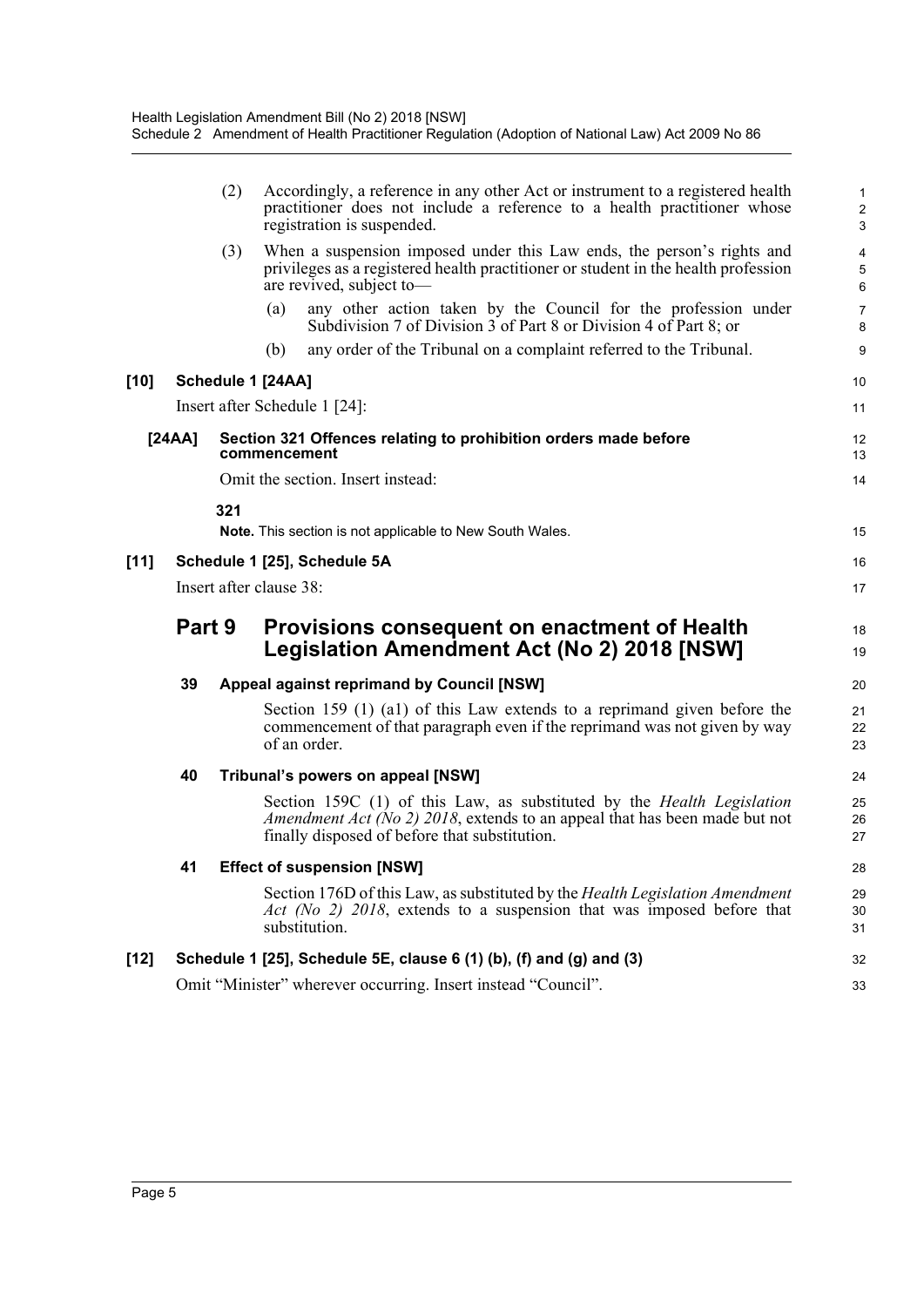<span id="page-10-0"></span>

| <b>Schedule 3</b> |                           |     | <b>Amendment of Poisons and Therapeutic Goods</b><br><b>Act 1966 No 31</b>                                                                                                                                                                          | $\mathbf{1}$<br>$\overline{2}$ |
|-------------------|---------------------------|-----|-----------------------------------------------------------------------------------------------------------------------------------------------------------------------------------------------------------------------------------------------------|--------------------------------|
|                   | Part 3, Division 1A       |     |                                                                                                                                                                                                                                                     | 3                              |
|                   | Insert after section 18A: |     |                                                                                                                                                                                                                                                     | 4                              |
|                   | <b>Division 1A</b>        |     | Substances and goods used for cosmetic and other<br>purposes                                                                                                                                                                                        |                                |
| 18B               |                           |     | <b>Object of Division</b>                                                                                                                                                                                                                           | $\overline{7}$                 |
|                   |                           |     | The object of this Division is to prescribe requirements in respect of certain<br>substances and goods that may be used for cosmetic and other purposes.                                                                                            | 8<br>9                         |
| <b>18C</b>        |                           |     | Substances and goods to which Division applies                                                                                                                                                                                                      | 10                             |
|                   |                           |     | This Division applies to the following:                                                                                                                                                                                                             | 11                             |
|                   |                           | (a) | botulinum toxins for human use,                                                                                                                                                                                                                     | 12                             |
|                   |                           | (b) | hyaluronic acid and its polymers in preparations for injection or<br>implantation,                                                                                                                                                                  | 13<br>14                       |
|                   |                           | (c) | any other substance specified in Schedule 2, Schedule 3, Schedule 4 or<br>Schedule 8 of the Poisons List that is prescribed by the regulations,                                                                                                     | 15<br>16                       |
|                   |                           | (d) | any therapeutic goods prescribed by the regulations.                                                                                                                                                                                                | 17                             |
| <b>18D</b>        |                           |     | Regulation of substances and goods to which Division applies                                                                                                                                                                                        | 18                             |
|                   | (1)                       |     | The regulations may prescribe requirements in respect of the possession,<br>manufacture, supply, use, prescription, administration, storage and disposal of<br>any substance or goods to which this Division applies.                               | 19<br>20<br>21                 |
|                   | (2)                       |     | A person who contravenes a requirement prescribed for the purposes of this<br>section and identified in the regulations as a category 1 requirement or a<br>category 2 requirement is guilty of an offence.                                         | 22<br>23<br>24                 |
|                   |                           |     | Maximum penalty:                                                                                                                                                                                                                                    | 25                             |
|                   |                           | (a) | in the case of a requirement identified in the regulations as a category 1<br>requirement— $1,000$ penalty units in the case of a body corporate or<br>200 penalty units or imprisonment for 6 months (or both) in the case of<br>an individual, or | 26<br>27<br>28<br>29           |
|                   |                           | (b) | in the case of a requirement identified in the regulations as a category 2<br>requirement—250 penalty units in the case of a body corporate or<br>50 penalty units in any other case.                                                               | 30<br>31<br>32                 |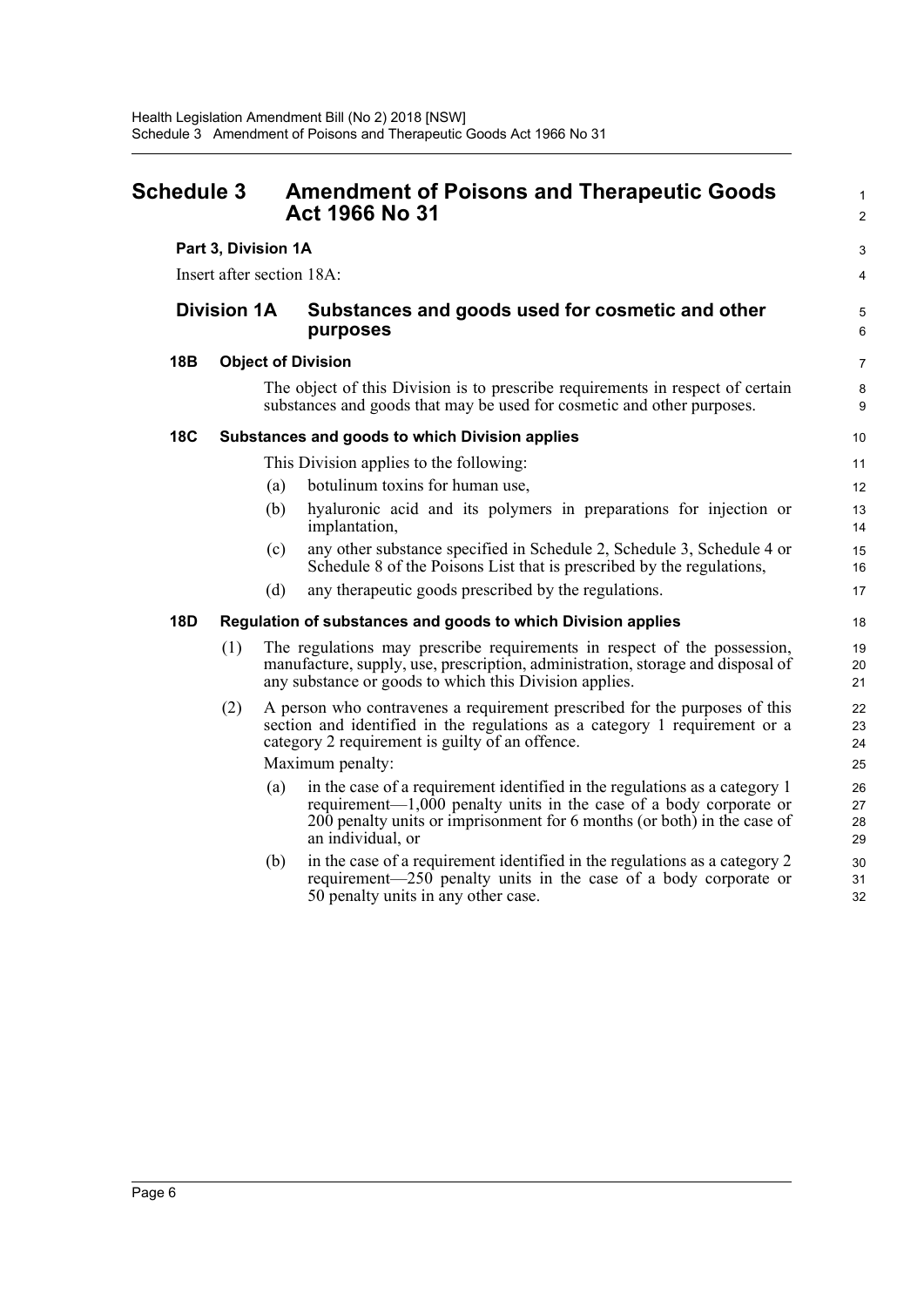## <span id="page-11-0"></span>**Schedule 4 Amendment of Private Health Facilities Act 2007 No 9**

### **[1] Section 33A**

Insert after section 33:

#### **33A Certain services or treatments must not be performed at unlicensed facility**

(1) The regulations may prescribe specified services or treatments or classes of services or treatments that must not be performed at a private health facility unless the private health facility has a licence or has a licence of a particular class.

1  $\mathcal{L}$ 

3 4

- (2) A person must not perform a service or treatment at a private health facility in contravention of a regulation made for the purposes of this section. Maximum penalty: 500 penalty units.
- (3) It is a defence to a prosecution under this section if the accused person establishes that the person had reasonable grounds for believing the private health facility had a licence that permitted the provision of the service or treatment.

#### **[2] Section 51 Power to enter and inspect**

Insert after section 51 (1):

(1A) The authorised officer may enter and inspect the premises either alone or together with such other persons as the authorised officer considers necessary.

### **[3] Section 51 (3) (a)**

Omit the paragraph. Insert instead:

(a) direct a person to furnish any document or other thing that is in the possession, or under the control, of the person,

### **[4] Section 51 (3) (b) and (c), (4) and (5)**

Omit "document, record" wherever occurring. Insert instead "document".

#### **[5] Sections 51A and 51B**

Insert after section 51:

#### **51A Power of authorised officers to require answers**

- (1) An authorised officer may, by notice in writing, direct a person whom the authorised officer suspects on reasonable grounds to have knowledge of matters about which the authorised officer requires information in connection with the exercise of the authorised officer's functions:
	- (a) to answer questions in relation to those matters, and
	- (b) if a meeting with the authorised officer is reasonably necessary to enable questions in relation to those matters to be properly asked and answered, to meet with the authorised officer to answer such questions.
- (2) The Secretary may, by notice in writing, direct a corporation to nominate, in writing and within a specified time, a director or officer of the corporation to represent the corporation for the purpose of answering any such questions.
- (3) Answers given by the nominated person bind the corporation.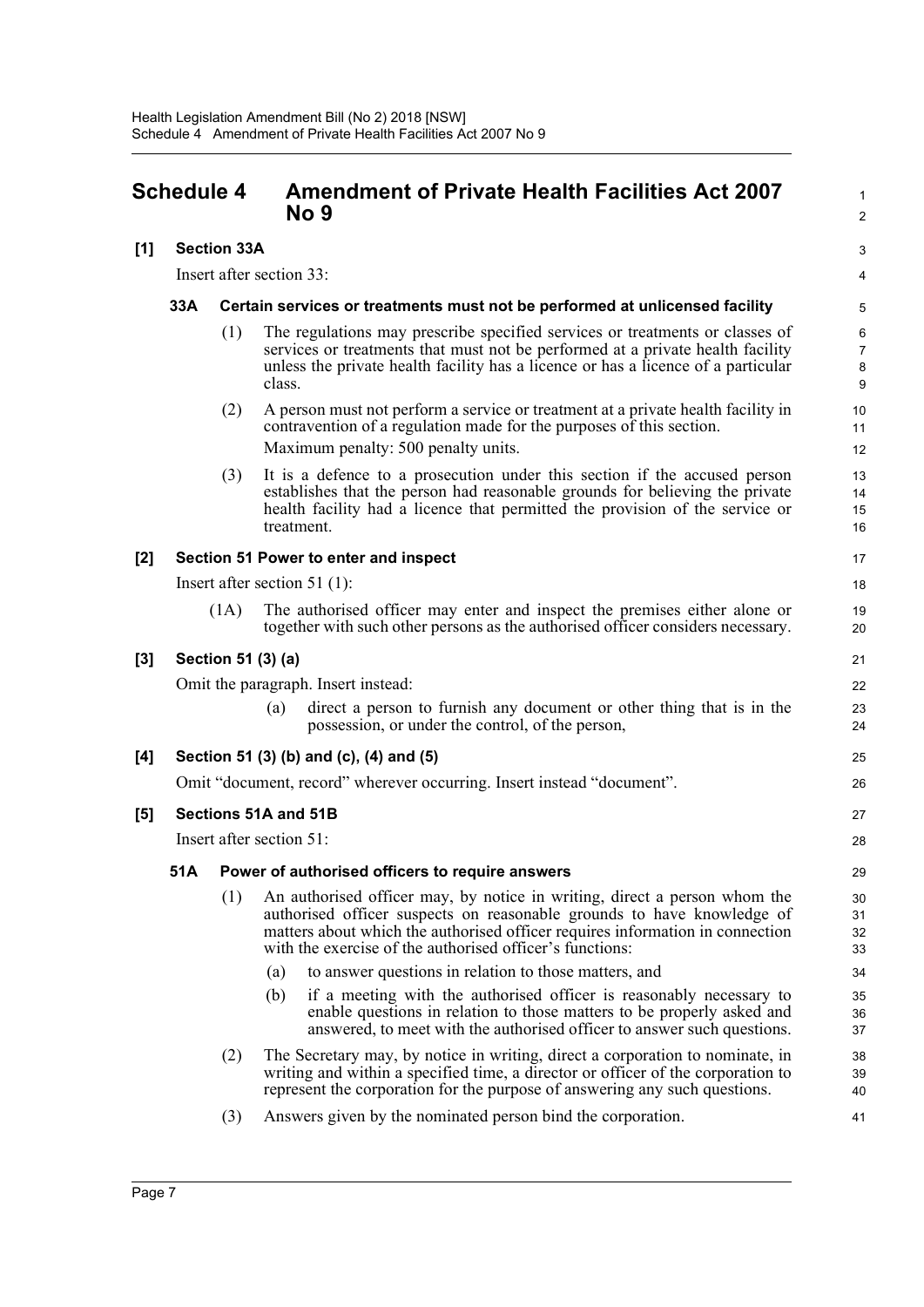|     |     | (4)                | The place and time at which a person may be directed to attend under<br>subsection $(1)$ (b) is to be:                                                                                                                                                                               | 1<br>$\sqrt{2}$                             |
|-----|-----|--------------------|--------------------------------------------------------------------------------------------------------------------------------------------------------------------------------------------------------------------------------------------------------------------------------------|---------------------------------------------|
|     |     |                    | a place or time nominated by the person, or<br>(a)                                                                                                                                                                                                                                   | $\ensuremath{\mathsf{3}}$                   |
|     |     |                    | if the place and time so nominated is unreasonable in the circumstances<br>(b)<br>or if the person fails to nominate a place and time, a place and time<br>nominated by the authorised officer.                                                                                      | $\overline{\mathbf{4}}$<br>$\mathbf 5$<br>6 |
|     |     | (5)                | An authorised officer may record any questions and answers under this section<br>if the person to be questioned has been informed that the record is to be made.                                                                                                                     | $\overline{7}$<br>8                         |
|     |     | (6)                | A record may be made by any method, including sound or video recording.                                                                                                                                                                                                              | 9                                           |
|     |     | (7)                | A copy of any such record must be provided to the person who is questioned<br>as soon as practicable after the record is made.                                                                                                                                                       | 10<br>11                                    |
|     | 51B |                    | Requirement to provide information and documents                                                                                                                                                                                                                                     | 12                                          |
|     |     | (1)                | An authorised officer may, by notice in writing, direct a person to furnish to<br>the authorised officer such information or documents as the authorised officer<br>requires in connection with the exercise of the authorised officer's functions.                                  | 13<br>14<br>15                              |
|     |     | (2)                | A notice under this section must specify the manner in which, and the time by<br>which, the information or documents to which the notice relates must be<br>furnished.                                                                                                               | 16<br>17<br>18                              |
|     |     | (3)                | A notice under this section may only require a person to furnish existing<br>documents that are in the person's possession or that are within the person's<br>power to obtain lawfully.                                                                                              | 19<br>20<br>21                              |
|     |     | (4)                | The authorised officer to whom a document is furnished under this section<br>may take copies of it.                                                                                                                                                                                  | 22<br>23                                    |
|     |     | (5)                | If any document required to be furnished under this section is in electronic,<br>mechanical or other form, the notice requires the document to be furnished in<br>written form, unless the notice otherwise provides.                                                                | 24<br>25<br>26                              |
| [6] |     |                    | Section 53 Obstruction of officers and failure to comply with direction                                                                                                                                                                                                              | 27                                          |
|     |     |                    | Omit section 53 (b). Insert instead:                                                                                                                                                                                                                                                 | 28                                          |
|     |     |                    | fail to comply with a direction under this Part.<br>(b)                                                                                                                                                                                                                              | 29                                          |
| [7] |     | <b>Section 53A</b> |                                                                                                                                                                                                                                                                                      | 30                                          |
|     |     |                    | Insert after section 53:                                                                                                                                                                                                                                                             | 31                                          |
|     | 53A |                    | Provisions relating to requirements to furnish documents, information or<br>answer questions                                                                                                                                                                                         |                                             |
|     |     | (1)                | A person is not guilty of an offence of failing to comply with a direction under<br>this Part to furnish documents, information or other things, or to answer a<br>question, unless the person was warned on that occasion that a failure to<br>comply is an offence.                | 34<br>35<br>36<br>37                        |
|     |     | (2)                | A person is not excused from a direction under this Part to furnish documents,<br>information or other things, or to answer a question, on the ground that the<br>document, information, thing or answer might incriminate the person or make<br>the person liable to a penalty.     | 38<br>39<br>40<br>41                        |
|     |     | (3)                | However, any information furnished or answer given by a natural person in<br>compliance with a direction under this Part is not admissible in evidence<br>against the person in criminal proceedings (except proceedings for an offence<br>under Part 5A of the Crimes Act 1900) if: | 42<br>43<br>44<br>45                        |

**[7] Section 53A**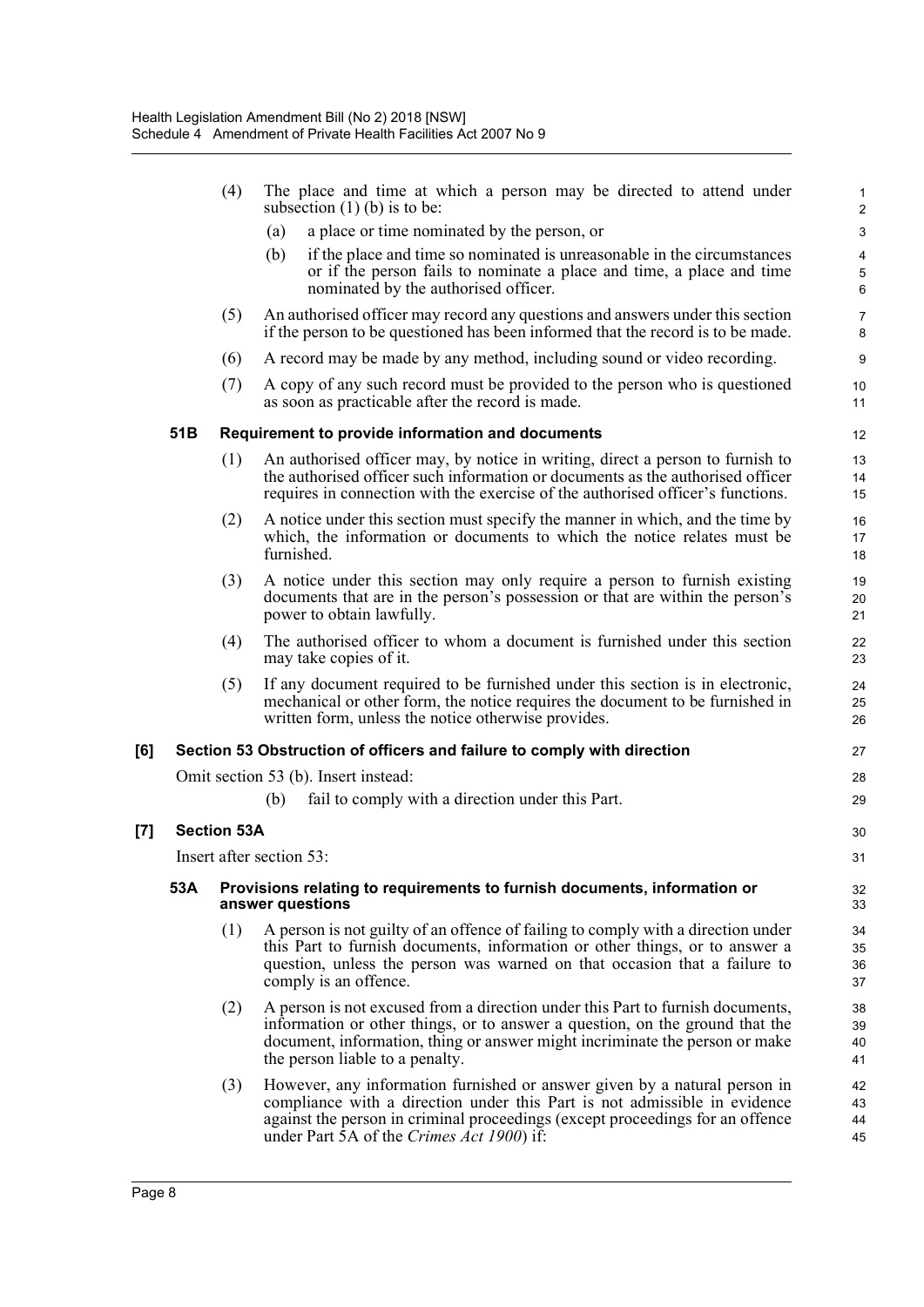(a) the person objected at the time to doing so on the ground that it might incriminate the person, or

- (b) the person was not warned on that occasion that the person may object to furnishing the information or giving the answer on the ground that it might incriminate the person.
- (4) Any document furnished by a person in compliance with a direction under this Part is not inadmissible in evidence against the person in criminal proceedings by reason only that the document incriminates the person.
- (5) Further information obtained as a result of a document or information furnished, or of an answer given, in compliance with a direction under this Part is not inadmissible by reason only:
	- (a) that the document or information had to be furnished or the answer had to be given, or
	- (b) that the document or information furnished or answer given incriminates the person.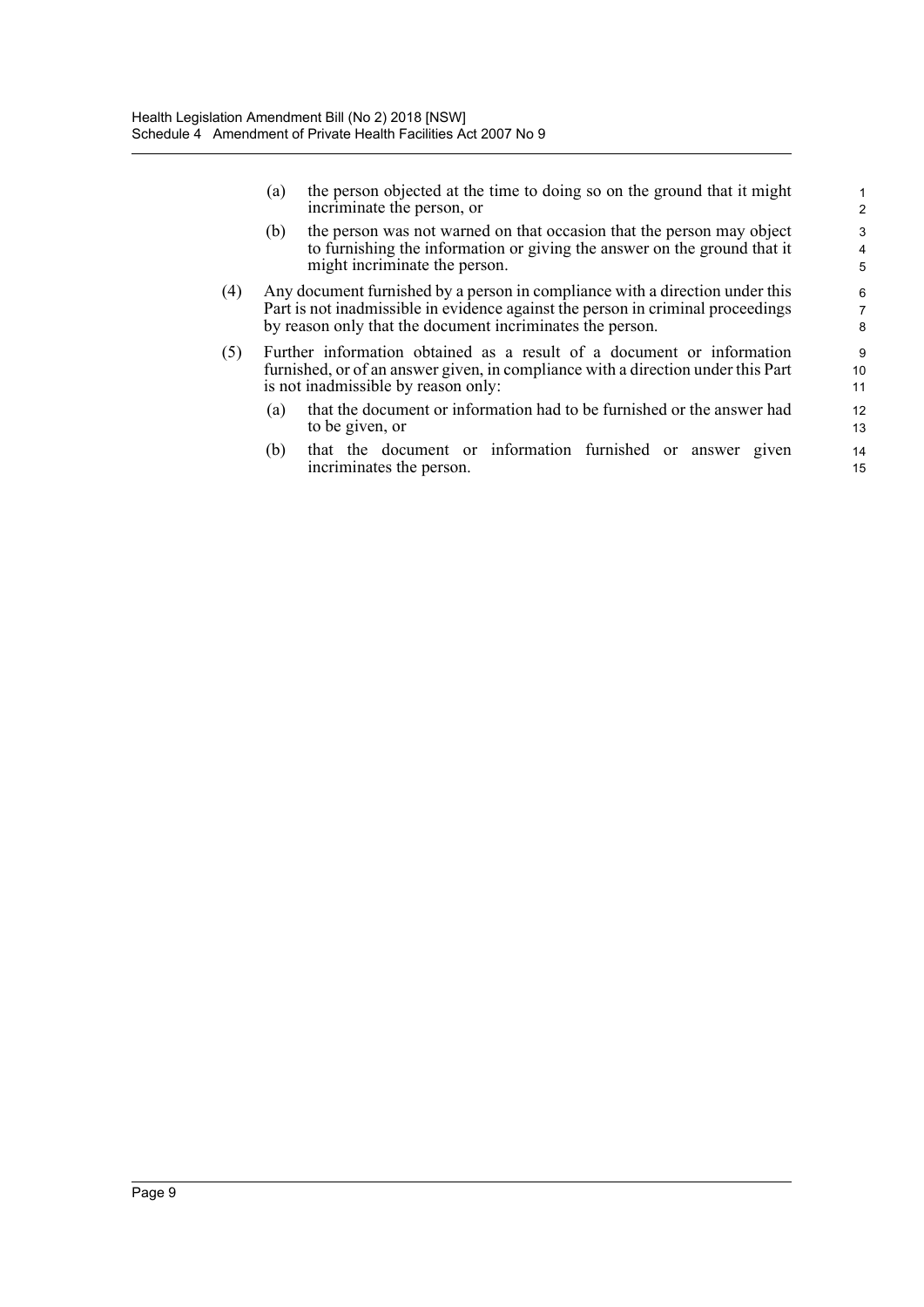<span id="page-14-0"></span>

| <b>Schedule 5</b> |                                                                                                                                                                                                                                                         |                      | <b>Amendment of Public Health Act 2010 No 127</b>                                                                                                                                                                                                             | $\mathbf{1}$                  |  |
|-------------------|---------------------------------------------------------------------------------------------------------------------------------------------------------------------------------------------------------------------------------------------------------|----------------------|---------------------------------------------------------------------------------------------------------------------------------------------------------------------------------------------------------------------------------------------------------------|-------------------------------|--|
| [1]               | Part 2A                                                                                                                                                                                                                                                 |                      |                                                                                                                                                                                                                                                               | $\overline{2}$                |  |
|                   |                                                                                                                                                                                                                                                         | Insert after Part 2: |                                                                                                                                                                                                                                                               | 3                             |  |
|                   |                                                                                                                                                                                                                                                         |                      | Part 2A Public warnings about health matters                                                                                                                                                                                                                  | 4                             |  |
|                   | 12A                                                                                                                                                                                                                                                     |                      | <b>Public warning statements</b>                                                                                                                                                                                                                              | 5                             |  |
|                   |                                                                                                                                                                                                                                                         | (1)                  | If the Chief Health Officer is of the view that there is a risk to the health or<br>safety of the public or a sector of the public, the Chief Health Officer may<br>make public a statement identifying and giving warnings or information about<br>the risk. | 6<br>$\overline{7}$<br>8<br>9 |  |
|                   |                                                                                                                                                                                                                                                         | (2)                  | The Chief Health Officer is to take into account any matters prescribed by the<br>regulations in determining whether to make public a statement under this<br>section.                                                                                        | 10<br>11<br>12                |  |
|                   |                                                                                                                                                                                                                                                         | (3)                  | The Privacy and Personal Information Protection Act 1998 and the Health<br>Records and Information Privacy Act 2002 do not apply with respect to a<br>statement made public under this section.                                                               | 13<br>14<br>15                |  |
|                   | 12B                                                                                                                                                                                                                                                     |                      | No liability for issuing or publishing warning statements                                                                                                                                                                                                     | 16                            |  |
|                   |                                                                                                                                                                                                                                                         | (1)                  | No liability is incurred by the Chief Health Officer or any other person for<br>making public in good faith:                                                                                                                                                  | 17<br>18                      |  |
|                   |                                                                                                                                                                                                                                                         |                      | a statement referred to in section 12A, or<br>(a)                                                                                                                                                                                                             | 19                            |  |
|                   |                                                                                                                                                                                                                                                         |                      | (b)<br>a fair report or summary of such a statement.                                                                                                                                                                                                          | 20                            |  |
|                   |                                                                                                                                                                                                                                                         | (2)                  | In this section:                                                                                                                                                                                                                                              | 21                            |  |
|                   |                                                                                                                                                                                                                                                         |                      | <i>liability</i> includes liability for defamation.                                                                                                                                                                                                           | 22                            |  |
| [2]               | <b>Section 101 Definitions</b>                                                                                                                                                                                                                          |                      |                                                                                                                                                                                                                                                               |                               |  |
|                   | Insert "or who is disqualified from being registered as a registered health practitioner in a<br>health profession" after "health registration legislation" in the definition of <i>de-registered</i><br><i>health practitioner</i> in section 101 (1). |                      |                                                                                                                                                                                                                                                               | 24<br>25<br>26                |  |
| $[3]$             |                                                                                                                                                                                                                                                         |                      | Section 132 Exclusion of liability of the State and others                                                                                                                                                                                                    | 27                            |  |
|                   | Insert ", defamation" after "negligence" in section 132 (2).                                                                                                                                                                                            |                      |                                                                                                                                                                                                                                                               |                               |  |